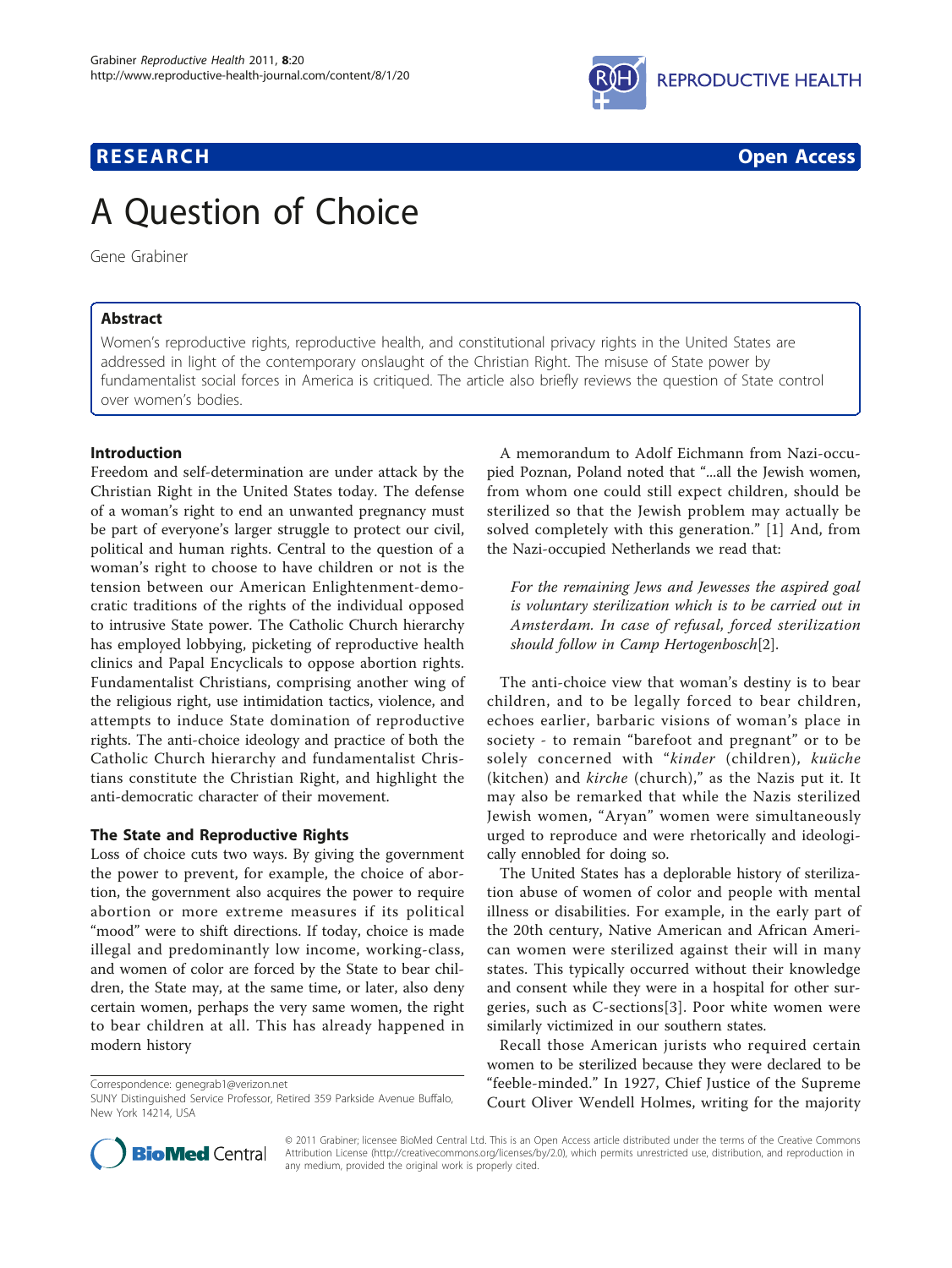in support of involuntary sterilization in Buck v. Bell, observed that "[t]hree generations of imbeciles are enough." [[4\]](#page-6-0) It is estimated that, in the twentieth century, more than 65,000 individuals were sterilized in 33 states under state compulsory sterilization programs in the United States[[4\]](#page-6-0).

More recently, other jurists have required certain women to be sterilized in order to receive public assistance. In the 1960s and 1970s, at least ten states proposed legislation, (not passed), to force women on welfare to use birth control[[5](#page-6-0)]. We should also never forget the United States' government sterilization campaign in Puerto Rico. By 1965, it was estimated that 34% of all Puerto Rican women between the ages of 20- 49 years had been sterilized[[5](#page-6-0)]. In 1973, the Southern Poverty Law Center released the fact that two African American girls were sterilized in Alabama without their knowledge or consent. Bureau of Indian Affairs hospitals were believed to be "particularly egregious in their abuse of sterilization." [\[5](#page-6-0)]

Laws were passed to prevent such reproductive abuses. Yet, in the 1990s, after the Food and Drug Administration approved the contraceptive implant, Norplant, judges and legislators tried to use it to control women's reproduction. They tried to mandate the use of Norplant by women on welfare with several children in order to prevent them from conceiving for five years. Efforts "to coerce women to use Norplant represent a reversion to an era of overt racism and eugenics." [[6\]](#page-6-0)

Whether the State forces a woman to give birth or forces her not to, there is in either case, no right to individual choice or privacy.

#### Choice

The attack on abortion as a privacy right in the United States was launched immediately after the Supreme Court's landmark decision in Roe v. Wade

When the Supreme Court legalized abortion in 1973, the anti-abortion forces, led initially by the Catholic Church hierarchy, began a serious mobilization using a variety of political tactics including pastoral plans, political lobbying, campaigning, public relations, papal encyclicals, and picketing abortion clinics. The Church hierarchy does not truly represent the views of U.S. Catholics on this issue or the practice of Catholic women, who have abortions at a rate slightly higher than the national average for all women[[7](#page-6-0)].

Catholic Church social teaching also refers to human embryos as "children in the womb." Despite these early and continuing attacks on women's abortion rights, and the redefinition of the embryo as child, the Fourteenth Amendment to the American Constitution holds that "All persons born [my emphasis] or naturalized in the United States and subject to the jurisdiction thereof are citizens of the United States and of the state wherein they reside." The wisdom of the Fourteenth Amendment acknowledges personhood as a social condition conferred at birth with consciousness and more fully realized through social development. Certain religious denominations also proclaim personhood at birth. Many major religious groups support a woman's reproductive rights. But, fundamentalist Christian groups, such as Operation Rescue, along with the Catholic Church hierarchy, claim that "ensoulment" occurs at conception and that the fetus is a person or unborn child. They influence legislators to pass anti-abortion laws in many states in the United States in a concerted effort to make their view the law of the land, conferring both religious intolerance and hostility to Fourteenth, Fourth, and First Amendment freedoms. By 2003, 23 states had introduced legislation redefining the fetus as a person[[8\]](#page-6-0). Currently, 38 states have fetal homicide laws. But of these, 22 declare the fetus to be a "person," "homo sapien," "human," or "human in utero." [\[9](#page-6-0)]

What are the political implications of many states' legislated redefinitions of the fetus as a "human person?" In the Fourteenth Amendment, the primary citizen relation is between the individual and the national government. State jurisdiction over the individual is secondary or derivative. But, if a renovated states rights theory of government becomes law, despite persisting legislative defenses of democracy (such as the Fourteenth Amendment's subduing of states' rights theory), then, the direct relation between Americans and their Constitution would be broken.

#### The Economics of Anti-Choice

The extent of unemployment in a society helps determine the average wage. If there are fewer jobs than workers, the average wage will fall. And if there are more jobs than workers, the average wage will rise. Before the recent Great Recession (which for many is still a continuing Depression), theorists of a coming American labor scarcity had expected wage increases among the ranks of the poor, minorities, and the lowskilled. Now, however, coupled with persistent unemployment, if American birthrates rise, (perhaps as a function of outlawing choice), the predicted job shortage will not occur and American wages will decline even more.

The Guttmacher Institute in November 2010 [[10](#page-6-0)] reported that because of economic hardship, nearly half of low- and middle-income women wanted to delay pregnancy or limit the number of children they have, but that many had to skimp on their contraceptive use–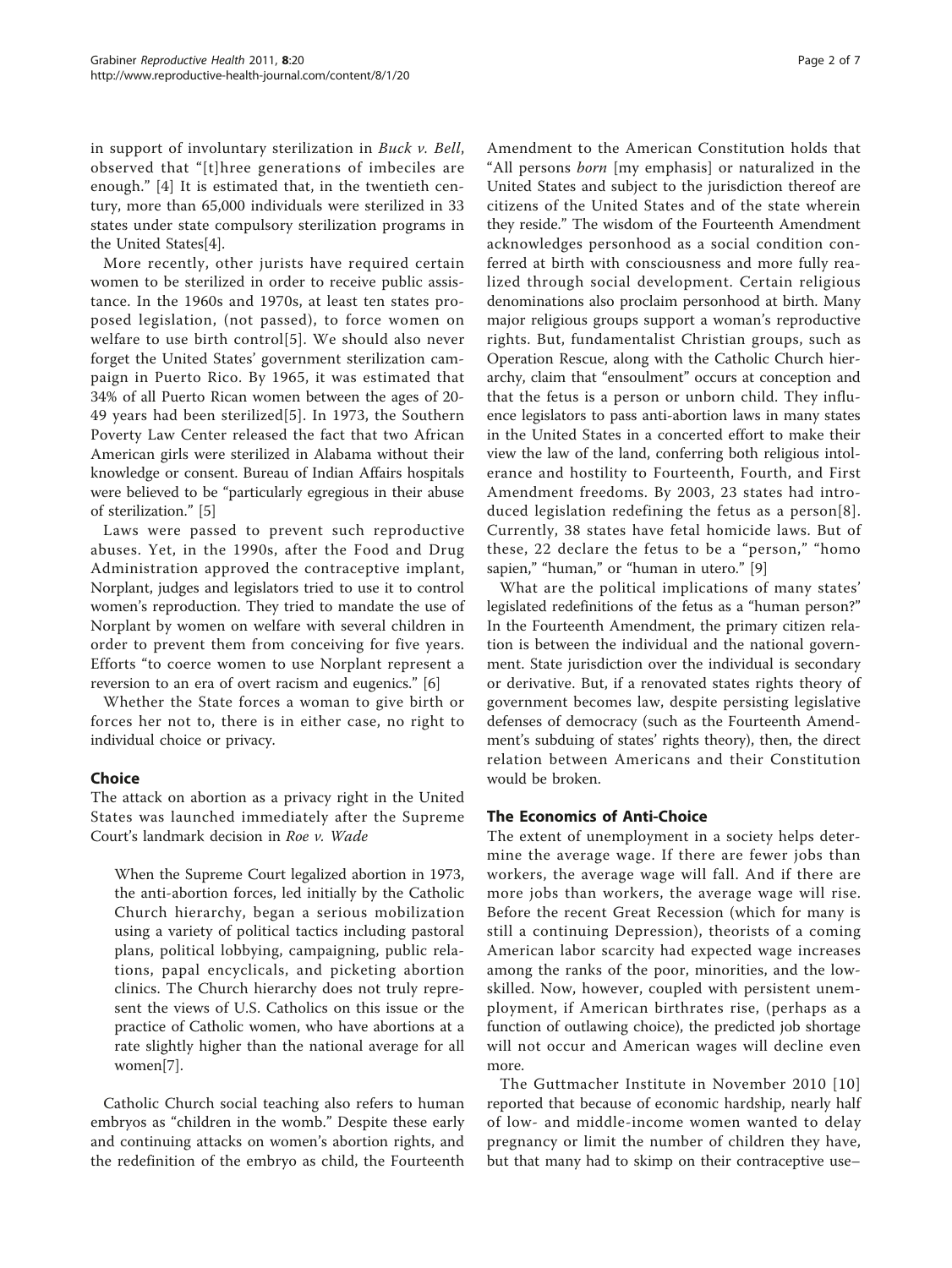or forgo it entirely– to save money. Publicly funded family planning providers were having difficulty meeting the need for subsidized contraceptive care. Conservative federal legislators have already mounted a campaign to eliminate Title X funding for family planning, mammograms and other needed reproductive health care for low income and young women across the nation. Although, as of this writing, they failed to cut Title X from the budget, this progressive "victory" came with an unacceptable compromise of additional budget cuts from other desperately needed social welfare areas. The assault has been temporarily stopped at the federal level. But it is more than likely that conservative states will take up the call again in their own legislatures.

Currently, America's capital has been victimized by this fundamentalist, (and Tea Party), attack. In order to achieve a "compromise" \$38.5 billion federal budget cut, the Obama administration agreed to deny Washington, DC women the right to use "congressionally appropriated funds, whether federally or locally generated," to secure abortions when necessary. The DC mayor, Vincent Gray, was arrested along with 36 others while protesting this abortion funding ban[\[11\]](#page-6-0).

Apart from the increased Hispanic/Latino teen-age birthrate (2005 data) [[12](#page-6-0)], the greatest overall increase in the American birthrate, consequent to outlawing choice, is likely to occur among poor and working people, many of whom are already unemployed/underemployed. So, anti-choice would further victimize already hard-hit families while potentially expanding the pool of cheap labor through an enormous increase in births.

While overall, the American birthrate has largely declined in the past few years; our crumbling infrastructure can barely handle even our existing numbers. If the interlocking and wealthy fundamentalist movement and the Catholic Church have their way, who will provide jobs, food, housing, education, transportation and medical care for the millions more that would further strain an already failing infrastructure? If the right-wing billionaire Koch Brothers and New Jersey, Ohio, and Wisconsin governors Christie, Kasich and Walker are bellwethers, there is no longer any social requirement to provide jobs, food, housing, education, transportation and medical care etc. in America. The social contract has been broken through manipulation of states' rights legislation.

#### Health Related Issues

When abortion was illegal in the United States, approximately 1,000,000 abortions were performed annually[[7](#page-6-0)]. Most were performed in unsafe and/or unsanitary conditions and without medical care– often resulting in injury or infection, sometimes in death. In just the first decade since Roe v. Wade alone, legal abortions averted Page 3 of 7

at least 1500 or more pregnancy - related deaths and tens of thousands of life-threatening complications[[13\]](#page-6-0).

#### More War on Women, Anti-Choice Contributions to Illegal Abortion

Choice means either having or not having a baby. For leaders of the Christian Right, of course, there is no choice and abortion must be criminalized. Indeed, recently proposed South Dakota legislation, (February, 2011), would not only criminalize abortion, it would declare it to be a justifiable homicide if one were to kill an abortion provider. "House Bill 1171 would expand the legal definition of justifiable homicide in the state. Critics said the measure legalizes the killing of abortion providers by saying a homicide is permissible, if committed by a person "while resisting an attempt to harm" an unborn fetus." [\[14](#page-6-0)]

Last year, the Utah legislature passed a bill criminalizing women who have induced miscarriages or miscarriages that occur due to "reckless" behavior. "The bill passed by legislators amends Utah's criminal statute to allow the state to charge a woman with criminal homicide for inducing a miscarriage or obtaining an illegal abortion[[15](#page-6-0)]. Due to mass opposition, the governor of Utah, a Republican, did not sign the bill. For now, it has returned to the legislature, from whence it may yet reappear.

The defeat of Georgia Senate Bill 529 was a bright spot among some 600 bills reducing abortion access introduced in state legislatures in 2010. The bill's authors falsely assumed that most women seeking abortion are coerced to do so; that they couldn't be trusted to make decisions for themselves, and that they could not think with their own minds about choices they would make about their own bodies. Additionally, concomitant with a campaign in the African American community, mentioned in the quote below, the bill would have criminalized physician- performed abortions "that had allegedly been 'coerced' due to the race or sex of the fetus." Georgia SB529 was beaten by SisterSong and their allies.

Women of color and our allies won a significant policy victory in Georgia in 2010 when we successfully challenged a dangerous publicity campaign launched with billboard-splashed allegations that claimed "Black Children are an Endangered Species." We defeated state legislation attempting to expand abortion restrictions by linking race, gender and abortion...Georgia Senate Bill 529 - failed due to the leadership of women of color working together using the reproductive justice framework.

...our intersectional approach effectively contested this new front in the abortion wars that would have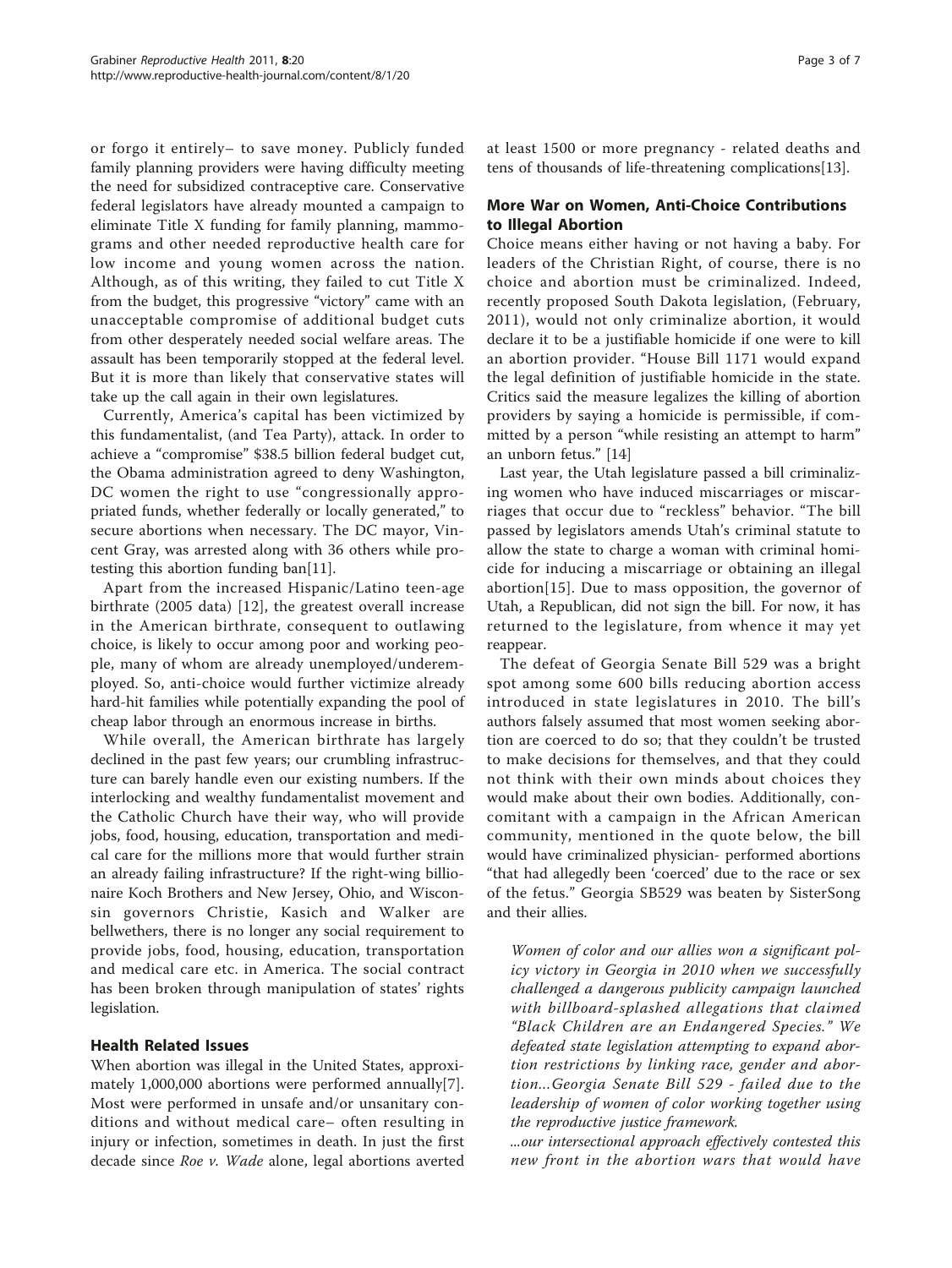wielded race and gender as a weapon to undermine abortion rights. By working strategically with prochoice allies in our state and across the country, we brought our collective resources together to deliver one of the few national success stories in the 2010 legislative season. Women of color groups played a unique and essential role as a trusted voice that galvanized leaders of color and key civil and human rights organizations to take action on abortion rights issues, sometimes for the first time. We proved that leaders and institutions that needed to be activated in the African American community could only be moved by black women working together.

Our vision for the future is that national Civil Rights organizations officially and publicly join the Reproductive Justice movement in defending the human rights of women of color[\[16](#page-6-0)].

While anti-choice groups claim to oppose both legal and illegal abortions, they are not ignorant of the realities of American life. For those women who could not afford to leave this country to have a legal and medically safe abortion, outlawing abortion would simply revive the unsafe and possibly fatal practices of the past. Since recriminalizing abortion and/or overturning Roe  $\nu$ . Wade would certainly not prevent abortions, an environment would be created in which back alley abortions would again flourish in the United States. Nationwide, the health effects on poor women and women of color, who live in states that already have severely restricted access to abortion, would be even more devastating[\[17](#page-6-0)]. RU-486 and emergency contraception are also in the anti-abortionists' sights.

While RU-486, the so-called "abortion pill" has only recently been legalized in the United States, it has been available for some time in France, a more heavily and titular Catholic country. Entirely consistent with First and Fourth Amendment freedom from State religion, religious freedom, and privacy rights, or civil and human rights, RU-486 makes abortion a fully private matter consistent with the legal theory undergirding Roe  $v.$  Wade. RU486 is not the morning after pill which is emergency contraception. Emergency contraception does not cause an abortion. Yet, the religious right persists in inaccurately attacking emergency contraception as capable of causing an abortion. Emergency contraception is a form of contraception that can be used immediately after unprotected sexual intercourse, but before pregnancy is established. Pharmacists in some states in the US refuse to stock emergency contraception either because they mistakenly believe it can cause an abortion or have been intimidated by the growing power of the religious right.

#### What does it mean to be Pro-Life? Who is Pro-Life?

Who may properly claim the title "pro-life"? Shakespeare says that "you take my life when you take the means whereby I live." And so, life is shaped by the social conditions into which the fetus comes as a newborn. With but few exceptions, it is precisely at birth that the Christian Right and their supporters abandon the infant. Such children may not literally be abandoned by the families into which they are born. But, if they are poor families forced by anti-abortion laws to become multi-child families what may be expected of the quality of life for those children? There is no evidence that the Christian Right stands ready to provide enhanced quality of life for all of them via adoption or by supplementing their parents' meager resources.

This is also a question of simple numbers. If the antichoice forces triumph with a new "baby boom," Catholic Charity coffers and Christian Right dollars would not be up to the task of providing adequate support for many, if not most, of these children; children who might then never be able to fulfill their potential due to inadequate economic, social and educational conditions.

The overwhelming majority of Americans are still prochoice and, therefore, truly pro-life. So, it may be said that the Christian Right's commitment to life begins with the fetus and ends with birth. And while they oppose infanticide re-defined by them as abortion, through silence or avoidance of the issues they fail to address the larger questions of infant and child health and well-being. Such issues are directly related to broad social access to health care, quality affordable child care, nutrition, housing, education, etc. In fact, these are among the programs that conservative politicians and those on the Christian Right would also like to see slashed in order to balance the U.S budget.

It may be said that with their rabid focus on control of women, anti-choice groups reduce humanity to less than the animal level; or at least to less than the level of the higher animals, those which exhibit social learning and care for their offspring until they may fend for themselves. At the level of the lowest animal life, instinct dominates. Humans, however, do not have instincts. They require social development. Hence, to demand for us the yardstick of nature alone is, therefore, a process of dehumanization.

Since anti-choice groups' only commitment lies with a strictly biological/natural/animal process – bringing the fetus to full term – they effectively reject complete caring for children which, of course, includes social development. Yet, a newborn is always still a "candidate for hominization"– becoming fully human. Socialization is the process by which we become fully developed human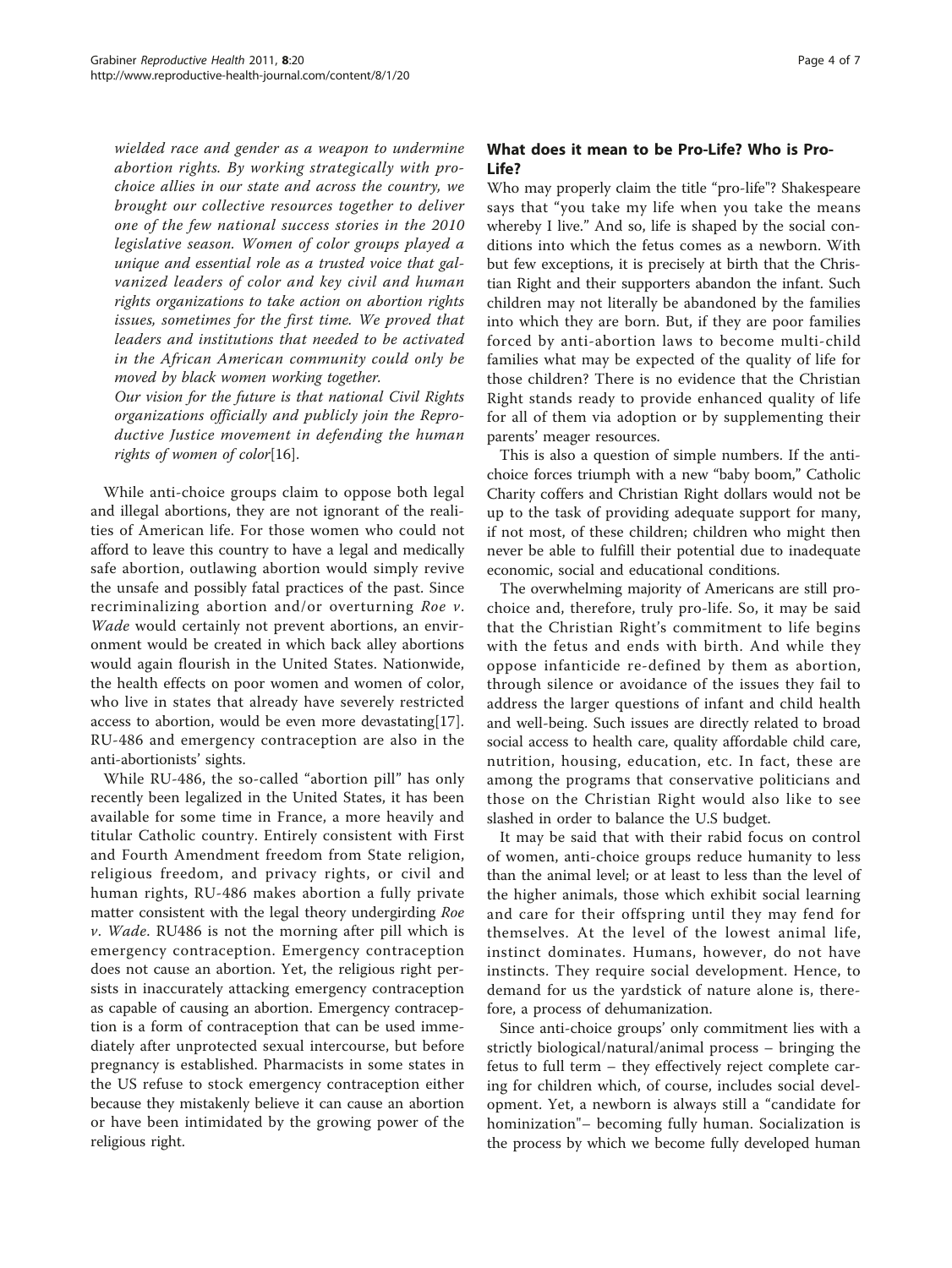beings. Brain growth continues after birth; and synapse development in the brain continues after birth and requires social stimulation to occur. Without such stimulation, infants often die or exhibit "failure to thrive" syndrome. That stimulation, among other things, may include a nurturing environment, quality child care, health care and education, etc.

#### Hypocrisy, Anti-Choice, and Violence

There may be a few in the anti-choice movement who are consistent champions of life and oppose the death penalty and war, and support both the private and publicly sponsored and funded protection and adoption of unwanted children. The majority of anti-choicers, however, seem to show false compassion; and some have used terroristic violence in their cause.

Specifically, a number of those in the fundamentalist anti-choice movement have supported and/or been directly involved in: hostile "in your face" picketing or blockading of abortion clinics, clinic invasions, vandalism, trespassing, arson and bombings, saturation of clinics with vomit-smelling butyric acid, and assault and battery of clinic staff and providers. Some of these champions of "life" have even resorted to murder[[18\]](#page-6-0).

From October 1993 through May 2009, four physicians who performed abortions were killed by members of the Christian Right.

In the first such murder, on Thursday, March 11, 1993, obstetrician/gynecologist Dr. David Gunn was gunned down at point-blank range in front of his clinic by one of a group of assembled "pro-life" demonstrators [[19\]](#page-6-0).

Within one year and a half, Dr. John Britton was murdered along with his body guard by anti-abortion activist, Paul Jennings Hill. Hill, founder of Defensive Action, a group that advocated violence against abortion providers was an excommunicated Presbyterian minister affiliated with the Christian terrorist Army of God organization[[20](#page-6-0)-[23\]](#page-6-0).

On October 23, 1998, Dr. Barnett Slepian, a Buffalo, New York obstetrician/gynecologist, had just returned from his synagogue after attending a memorial service for his father. He was preparing dinner for his family when he was shot through the window of his home with a high-powered rifle fired by James C. Kopp, an acolyte of the "Lambs of Christ." "The bullet shattered" Dr. Slepian's "spine and tore his aorta, barely missing his son's head as it exited. He died two hours later." Kopp was also a suspect in the shooting of four other doctors in Canada and in Rochester, New York. In those instances, none of the victims died[\[24-26](#page-6-0)].

On Sunday, May 31, 2009, Dr. George Tiller was shot to death while acting as an usher at the Reformation Lutheran Church in Wichita, Kansas. His clinic had previously been bombed; and he had previously been shot in both arms by an abortion opponent[[27\]](#page-6-0).

In addition to these physician murders, anti-choice terrorists have killed abortion clinic receptionists and security guards.

For an up-to-date overview of violence and disruption against abortion clinics and providers, in the United States and Canada, it is recommended that the reader consult the National Abortion Federation statistics[\[28\]](#page-6-0).

In addition to committing violence against abortion clinics and providers, Christian fundamentalists tend to support the death penalty, war, militarism, and empirebuilding. They do this all while championing biological obligation, i.e., legally forcing pregnant women to bear children. Yet, at the same time, they reject social obligation. That is, they do not actively call for publicly supported quality health care, child care, education, housing and jobs for the poor, lower and middle income people and women of color - those who would be most affected by a reversal of Roe v. Wade. Indeed, they ought to be fully consistent and realistic about the broad social consequences of unplanned childbirth.

There is another sense in which the religious right is hypocritical. No doubt many of them hew to classical American individualism as a matter of principle and are opposed to the intrusion of the State into their own private lives. Yet, out of a basic opposition to religious freedom, they assert that the United States is a "Christian country." And, in opposition to the American individualism of reproductive choice, they would impose intrusive State power on others.

This willingness to intrude has also occurred in health care and outside of the role of the State. For financial reasons, some Catholic hospitals or health systems have been sold to secular hospitals and health systems in different states. These sales have included codicils requiring that the new owners "continue to follow Catholic health restrictions." Consequently, these hospitals and health systems refuse to provide abortions and even referrals to physicians who perform them for women who want them. Many of these hospitals have been prevented from using standard medical treatments for women, even in emergency situations, such as treatment of ectopic pregnancy with a drug that is also used to induce abortion. Due to persisting Catholic Church domination of these hospitals, many also fail to routinely offer emergency contraception to women who have been raped[[29\]](#page-6-0). Clearly, it's not only a question of abortion. The religious right is having a broadly negative effect on women's human right to health and health care.

What of anti-choice men, those who are invariably in the lead in these Christian anti-abortion organizations and who don't believe that a woman should have reproductive rights? They are an interesting group, primarily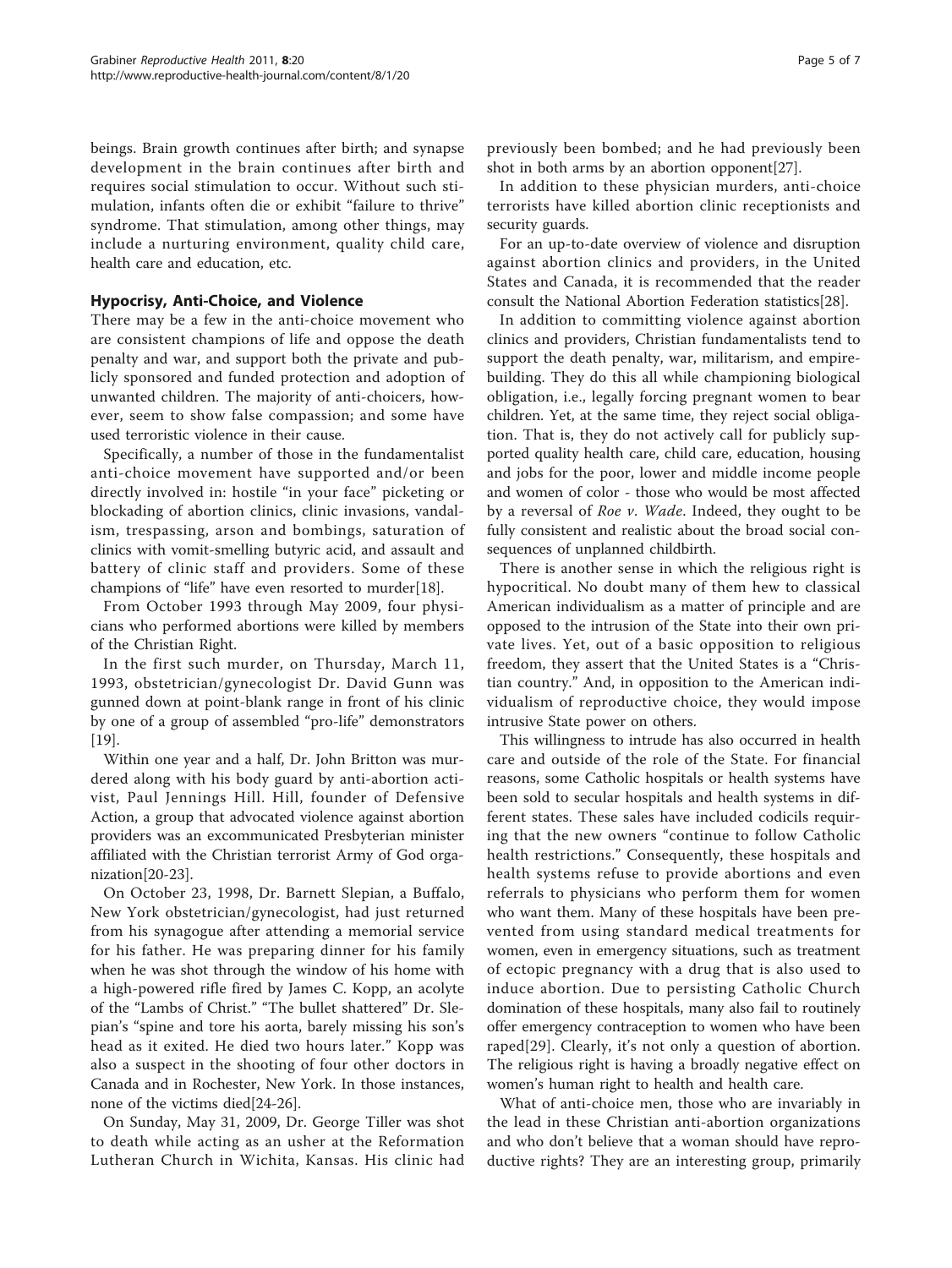because, on the one hand, they oppose a woman's right to choose and oppose abortion as one possible expression of that choice, yet, on the other hand, that is a choice they will never have to face. They are ready to prescribe, but they cannot partake.

#### Racism and Anti-Choice

If choice were outlawed, among those most harmed would be working class, low income, and poor white and minority women; those who can least afford unwanted children, and who would be most victimized by illegal abortions. Although some people of color are apparent in videotapes of actions at abortion clinics, Operation Rescue has few minority group members. And there is still a racist dimension to the anti-choice movement.

Since birth rates for racial/ethnic minorities in America exceed those for majority whites/Anglos, (with the Hispanic/Latino birth rate now exceeding the black and Native American rates), some argue that increasing the white birth rate is an unspoken goal of the predominantly white anti-choice movement. Many demographers predict that America will be a mostly brown nation by mid-21st century. Anecdotally, abortion clinic escorts and guards have reported that anti-abortion protestors appear less passionate in their appeals to black women than to white women at these sites. Yet, only in the past two years in what appears as a pitch to the black community, some right wing groups have posted giant billboards in the state of Georgia and elsewhere equating abortion with genocide of African American babies[\[16\]](#page-6-0).

Against the backdrop of the increasing "feminization of poverty," the burdensome prescription of more births falls heaviest on poor and working class Hispanic/Latino and African American women; those whose men are most disproportionately incarcerated, or under some sort of police control, or unemployed in America.

For example, as of 2003, one in nine black men aged 25-29 was in prison or in jail in the United States[[30](#page-6-0)]. And,

[i]n the late 1990s, nearly one in three African American men aged 20-29 were under criminal justice supervision, while more than two out of five had been incarcerated - substantially more than had been incarcerated a decade earlier and orders of magnitudes higher than that for the general population. Today, 1 in 15 African American children and 1 in 42 Latino children have a parent in prison, compared to 1 in 111 white children. In some areas, a large majority of African American men - 55 percent in Chicago, for example - are labeled felons for life, and, as a result, may be prevented from voting and accessing public housing, student loans and other public assistance[[31\]](#page-6-0).

Increased imprisonment of African American men is largely a result of America's so-called War on Drugs policies. Harsh "3-strikes" rules, meaning commission of three crimes, in some states, have condemned men to imprisonment for life, even for non-violent crimes.

Additionally, joblessness for 16-to-24-year-old black men has reached Great Depression proportions – 34.5 percent[[32](#page-6-0)]. Young black women have an unemployment rate of 26.5 percent[[33](#page-6-0)]. While not quite as dramatic, Hispanic unemployment statistics are equally powerful. As of May, 2011, of all Hispanic women ages 20 and over, 11.1 percent are unemployed. For Hispanic men, the number stands at 10.1 percent[[34](#page-6-0)].

The emotional stress of having a father or husband in prison added to the economic stress of being unemployed with children can only be exponentially magnified, if women are denied the right to decisions to have or to not have additional children.

#### Anti-Choice and Ecocide

Unplanned population growth in the context of unregulated production for the capitalist market places increasing demands on environmental carrying capacity. This is nowhere more glaring than in the developing world. Wary of this problem, amidst a history of global, colonial and indigenous resource looting and mismanagement, some low income countries have instituted national family planning programs. Making choice illegal in America, however, would increase population and population density; quite likely even further draining third-world and domestic resources and intensifying various world ecological crises. Raw materials and finished goods are imported to the United States, in many cases disallowing production of basic necessities in source countries.

#### Conclusion: Reproductive Freedom, Abortion and Family Planning

In an age of AIDS crisis, the more than 50% of all American pregnancies that are unintended reflect lack of access to more effective contraceptive methods. Abstinence- only programs have been demonstrated not to work, yet millions of taxpayer dollars have been given over to mostly religious organizations to implement such one-sided approaches to sexuality education[[35](#page-6-0),[36](#page-6-0)]. Many women live in circumstances that prevent them from controlling the context in which they have sex and if they use contraceptives or not. Unintended pregnancy is also the result of sexual coercion of young women, forced sex and rape, or situations where contraceptives fail–none are 100% effective.